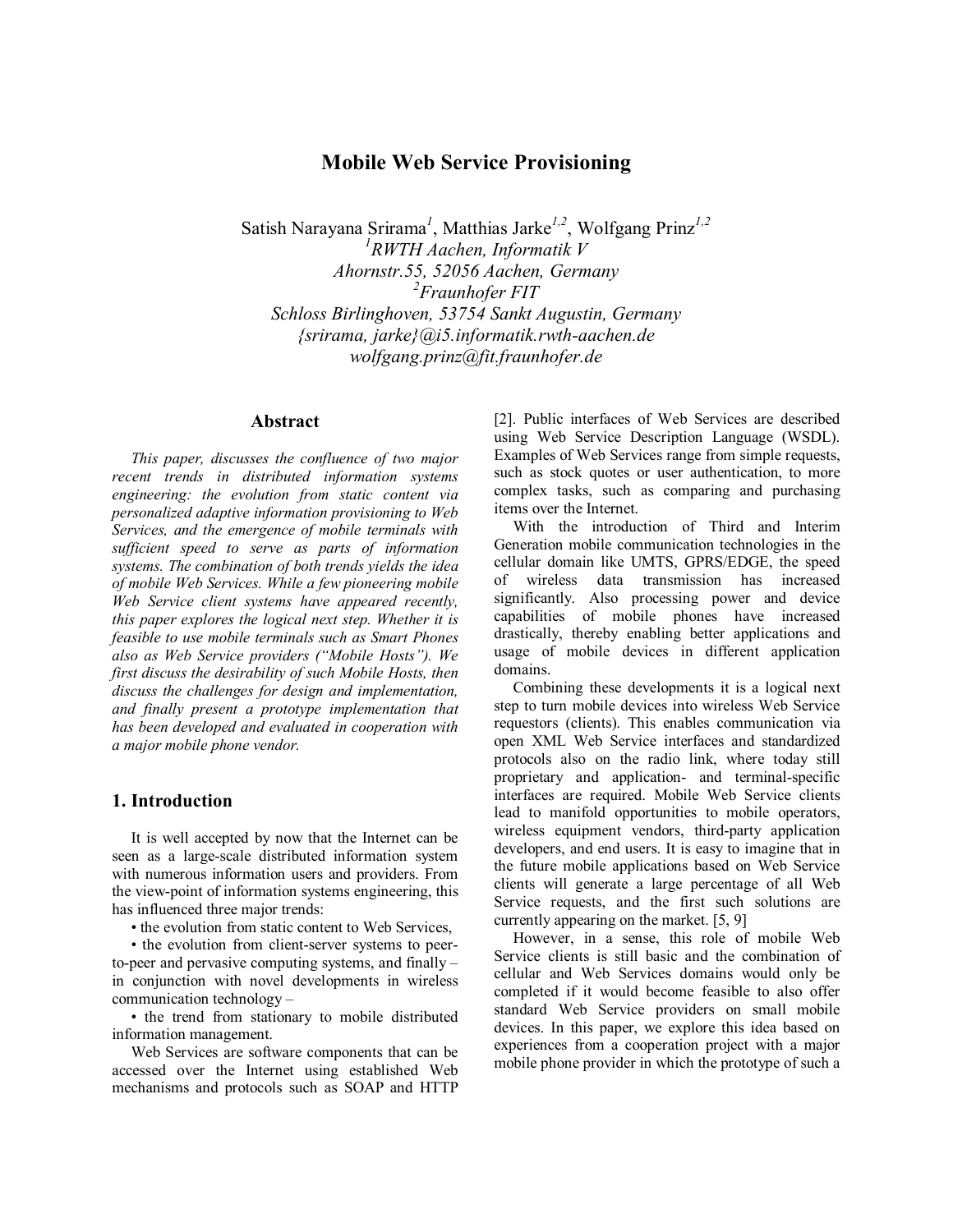Mobile Host was developed and tested on a smart mobile phone. The paper is organized as follows:

Section 2, defines the concept of mobile Web Service provisioning, whereas section 3 describes uses and use cases for Mobile Hosts. Section 4 discusses the challenges faced in designing and implementing such a Mobile Host, and outlines a general solution architecture. Section 5 describes our prototype implementation and its evaluation results, and section 6 discusses conclusions and further research.

# **2. Basic architecture of mobile Web Service provider ("Mobile Host")**

The basic architecture for Web Services is built upon its three components: Service Requestor (Client), Service Provider and Service Registry. The service provider publishes its Web Services with the service registry. The service requestor searches ("Find") the UDDI registry for the services, and the UDDI compatible service registry refers the respective WSDL. The service requestor accesses the described Web Service, using SOAP. [1]

Similar to this, the basic architecture of the mobile terminal as Web Service provider can be established as shown in *figure 1* with the Web Service provider (from now on: "Mobile Host") being implemented on the Smart Phone.



**Figure 1. Basic architectural setup of Mobile Host** 

Even though the Web Service provider is implemented on the Smart Phone, the standard WSDL can be used to describe the services, and the standard UDDI registry can be used for publishing and unpublishing the services. This of course presents the challenge to design the mobile terminal with the same general architecture as on any standard desktop system, even under the low-resource considerations of the Smart Phone.

Alternate architectures for mobile Web Service provisioning are also possible with SOAP complaint proxy or gateway in between the Mobile Host and the Web Service requester. The communication between the client and the proxy is using SOAP and the communication between the proxy and the Mobile Host would be using a protocol, efficient for the data transport across the mobile networks. Many such proprietary protocols and implementations have evolved like WSOAP, gSOAP, eSOAP, etc. The following paragraphs give a brief discussion of two of these protocols.

Wireless SOAP (WSOAP) [12] is basically a set of optimization techniques. The WSOAP aims to provide static encoding based on SOAP schema, leverages WSDL service description to create adaptive encoding for WS interfaces, limits computational cost, and concentrates on functional message equivalence rather than exactness. This protocol can be extremely useful between mobile devices and gateways where the resources are very limited as WSOAP can reduce SOAP message sizes by 3-12 times.

The gSOAP toolkit is a platform-independent development environment for C and C++ Web Services [13]. gSOAP provides transparent SOAP API through the use of compiler technology that hides irrelevant SOAP-specific details from the user. The compiler automatically maps native and user-defined C and C++ data types to semantically equivalent SOAP data types and vice-versa. As a result, full SOAP interoperability is achieved with a simple API.

We are considering this option of using SOAP proxy in our study, which handles the security and the scalability issues, there by providing better QoS for the Mobile Host. For scalability issues, compression technologies with Fast Web Services [14] are being considered. SOAP compression is highly efficient in the mobile Web Services domain, because of the poor connectivity and high communication costs of the mobile networks. [16]

But the processing of these proprietary protocols might require additional resources like processing power and time, delaying the response time of the Mobile Host. In addition having such a proxy or gateway might affect the interoperability of the Web Services. Moreover for the study addressed by this paper, we considered only the basic architecture, as we wanted to check the feasibility and performance analysis of having such a standard Mobile Host on the Smart Phone.

### **3. Applications of Mobile Host**

Mobile Hosting of Web Services opens up a new set of applications that has not been explored very much up to now, since a realization seemed beyond the resource capabilities of present mobile terminals. In the subsections below, we therefore explore usability and usefulness of mobile Web Service hosting.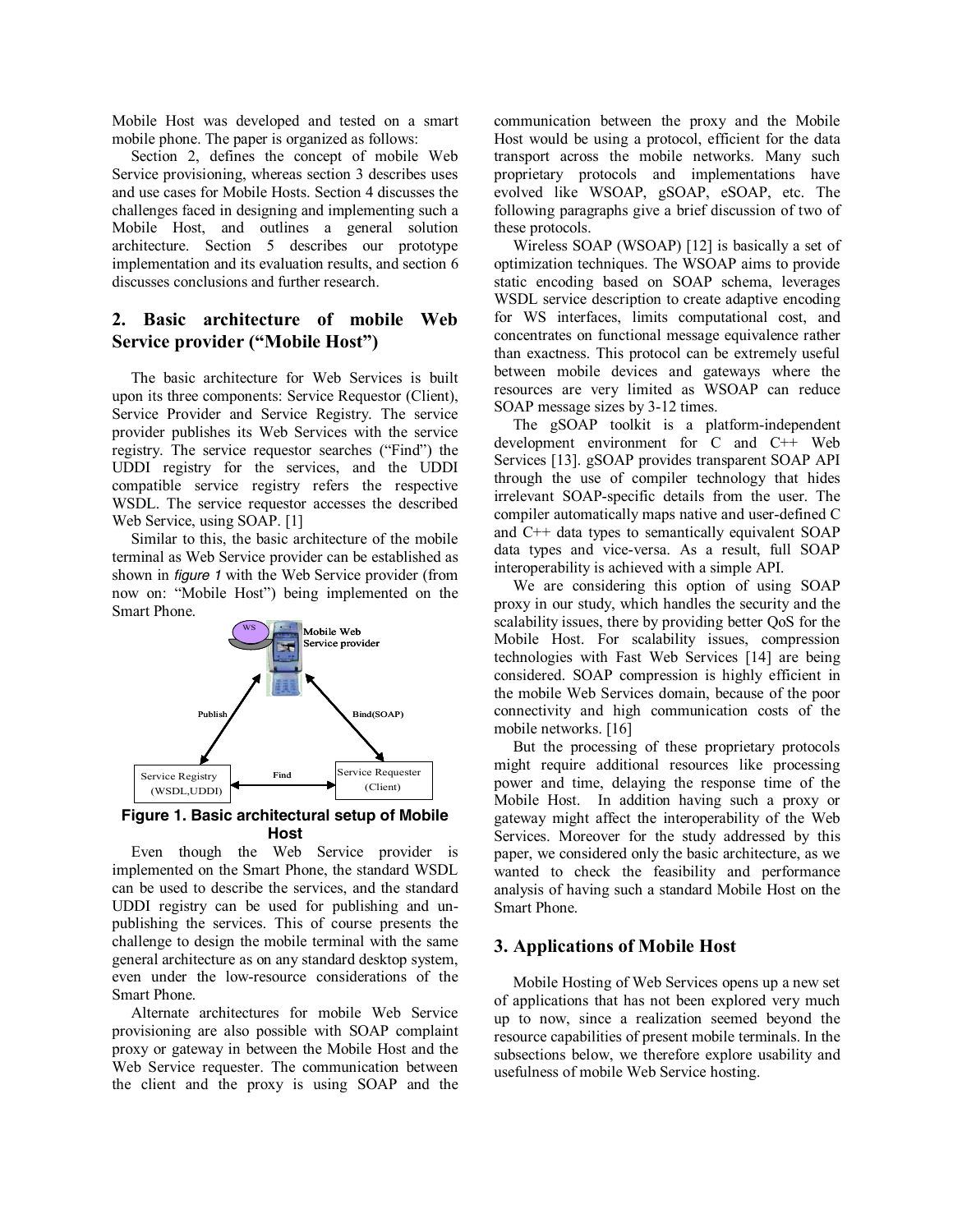Generally speaking, the Mobile Host has the following major potential advantages over the currently discussed mobile Web Service client solutions:

• As a Mobile Host, the mobile terminal becomes a multi-user device where the owner/carrier of the device can work in parallel with users of the Web Service without explicit effort on his/her side.

• From a commercial viewpoint, there is a reversal of payment structures. While traditionally the information-providing Web Service client has to pay to upload his or her work results to a stationary server (where then other clients have to pay again to access the information), in the Mobile Host scheme responsibility for payment shifts to the actual clients - the users of the information/services provided by the Mobile Host.

• Another commercial aspect is the possibility for small mobile operators to set up their own mobile Web Service business without resorting to stationary office structures, thus going one step further in the move from central to P2P architectures.

• From a management perspective, the Mobile Host supports more directly the concept of ad-hoc computersupported cooperative work (CSCW), playing and learning in mobile settings, as studied in many current projects.

Of course, this additional flexibility generates a large number of interesting research questions which need further exploration.



**Figure 2. Guided parcel service scenario** 

As an example, the Mobile Host can be used for providing detailed location information of the mobile terminal, such as GPS [10] data and voluntary personal profile information describing the user of the device [15]. Such location based services can be used in applications like guided parcel service, where the client can exactly track his parcel throughout the delivery process. The cars in *figure 2*, used for the parcel delivery, are equipped with Mobile Hosts, which provide location details to the client. [6]

### **4. Mobile host design**

The design of a Mobile Host faces some tricky challenges as very little research exists so far how to offer service provisioning on strictly resource-limited devices. After summarizing these challenges, we describe the solution concept developed for our Mobile Host system in general terms. The discussion has to get into some technical detail, but we believe that this kind of approach can also carry over to many other of the forthcoming Ambient Intelligence applications of mobile information systems and may therefore be worthwhile presenting here.

### **4.1. Challenges**

When preparing this study, we were surprised to see that the state-of-the-art in mobile information provisioning (as opposed to mobile information requesting) seems to be still in its infancy. More recently Nokia has defined and is trying to address this issue with its Nokia Web Services Framework. [15]

Traditionally, mobile systems typically have been designed as client-server systems in which thin clients such as PDAs or data-capable cell-phones use wireless connections to gain access to resources (data and services) provided by central servers. Even though the emergence of wireless ad-hoc networks and powerful mobile devices makes it possible to design mobile systems using a peer-to-peer architecture, the concepts are still very fresh and require further research. The approach described below is intended as a contribution to address this need.

The key challenges addressed in our approach are threefold: to keep the Mobile Host fully compatible with the usual Web Service interfaces such that clients will not notice the difference; to design the Mobile host with a very small footprint that is available in the Smart Phone world (for example, the footprint of our fully functional prototype is only 130 KB); and to limit the performance overhead of the Web Service functionality such that neither the services themselves nor the normal functioning of the Smart Phone for the user is seriously impeded.

Considering these challenges in addition to the architectural and use case requirements identified in section 2 and section 3, the mobile Web Service provider for Smart Phones should provide the following features:

• A standard Web server handling HTTP requests,

• A basic Web Service provider handling requests from Web Service requestors using SOAP over HTTP,

- Capability to handle concurrent requests.
- Support for deployment of services at runtime,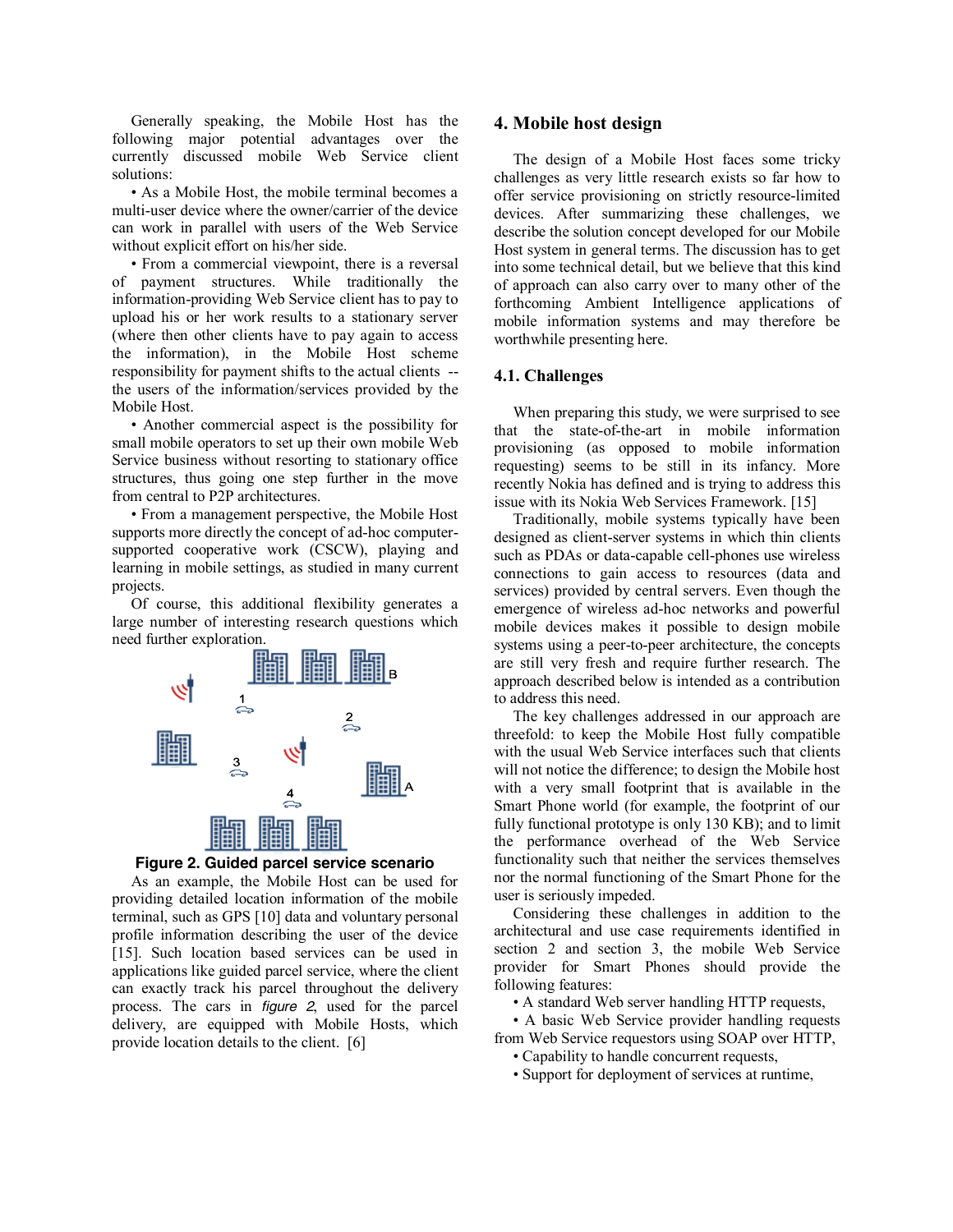• Support for the performance analysis.

Three additional challenges – the "grid-building" of multiple Mobile Hosts in a mobile P2P information system, the mobile management of Web Service evolution, and the security management – are subject of our current research but not yet within the scope of this paper.

## **4.2. Architecture**

The Mobile Host has been developed as a Web Service handler built on top of a normal web server. The Web Service requests sent by HTTP tunneling are diverted and handled by the Web Service handler.

*Figure 3* shows the core architecture of the Mobile Host. At the HTTP interface, the Mobile Host listens for incoming HTTP GET/POST requests on a sever socket. When the Mobile Host gets a request, the server socket accepts it, creates a socket for communication, and initiates a new thread of execution by creating an instance of the request handler. The request handler extracts the incoming message from the input stream of the socket, and checks for Web Service requests sent via HTTP tunneling. If it is normal HTTP request, the request handler processes the HTTP request just as the standard web server, and returns the response by writing to the output stream of the socket.



**Figure 3. Core architecture of the Mobile Host** 

If the message comprises a Web Service request, the Web Service Handler component of the Mobile Host processes the message. The request handler reads the HTTP message body and de-serializes the SOAP request to Java objects, using the SOAP processor. The request handler passes these objects to the service handler, which extracts the service details and invokes the respective service. The business logic of the service method is then executed and the service handler returns the response to the request handler.

The Web Services deployed on the Mobile Host can access the local file system, or any external devices like a GPS receiver, using Infrared, Bluetooth etc., and can implement business logic.

The request handler serializes the response and prepares the HTTP response message, which is returned to the client as a HTTP response by writing to the output stream of the socket.

Considering the low-resource constraints of Smart Phones, no deployment environment can be easily provided. Hence, all services have to be deployed at the installation of the Mobile Host. Alternatively, the Mobile Host was configured to look for services at other locations apart from the main JAR location, where the services could then be deployed at runtime.

#### **4.3. Mobile terminal access**

Once a Web Service is developed & deployed with the Web Service provider implemented on a mobile terminal (MT), the mobile terminal, that is registered and connected within the mobile operator network, requires some means of identification and addressing, that allows the Web Service to be accessible also from outside the mobile network operator's network domain.

Generally, computers and devices in a TCP/IP network are identified using an IP address. The IP address, that is required for the data transfer to and from Smart Phones (as for any other IP communication client as Web servers, Intranet workstations, etc.), is assigned during the communication configuration phase. Typically, the IP address assigned to mobile devices using GPRS is only temporarily available, and is known only within the mobile operator's network, which makes it difficult to use the IP address in the client applications.

The study has identified different means of resolving the IP address in HSCSD (High-Speed Circuit Switched Data) dial-up connection, GPRS environments and thereby making the data transmission with a mobile terminal, possible. A detailed discussion of these methods is beyond the scope of this paper. [6]

## **5. Implementation and evaluation of a Mobile Host prototype**

### **5.1. Implementation details**

To prove the feasibility of the Mobile Host in the scope for peer-to-peer, ad-hoc, distributed mobile information networks, a prototype mobile Web Service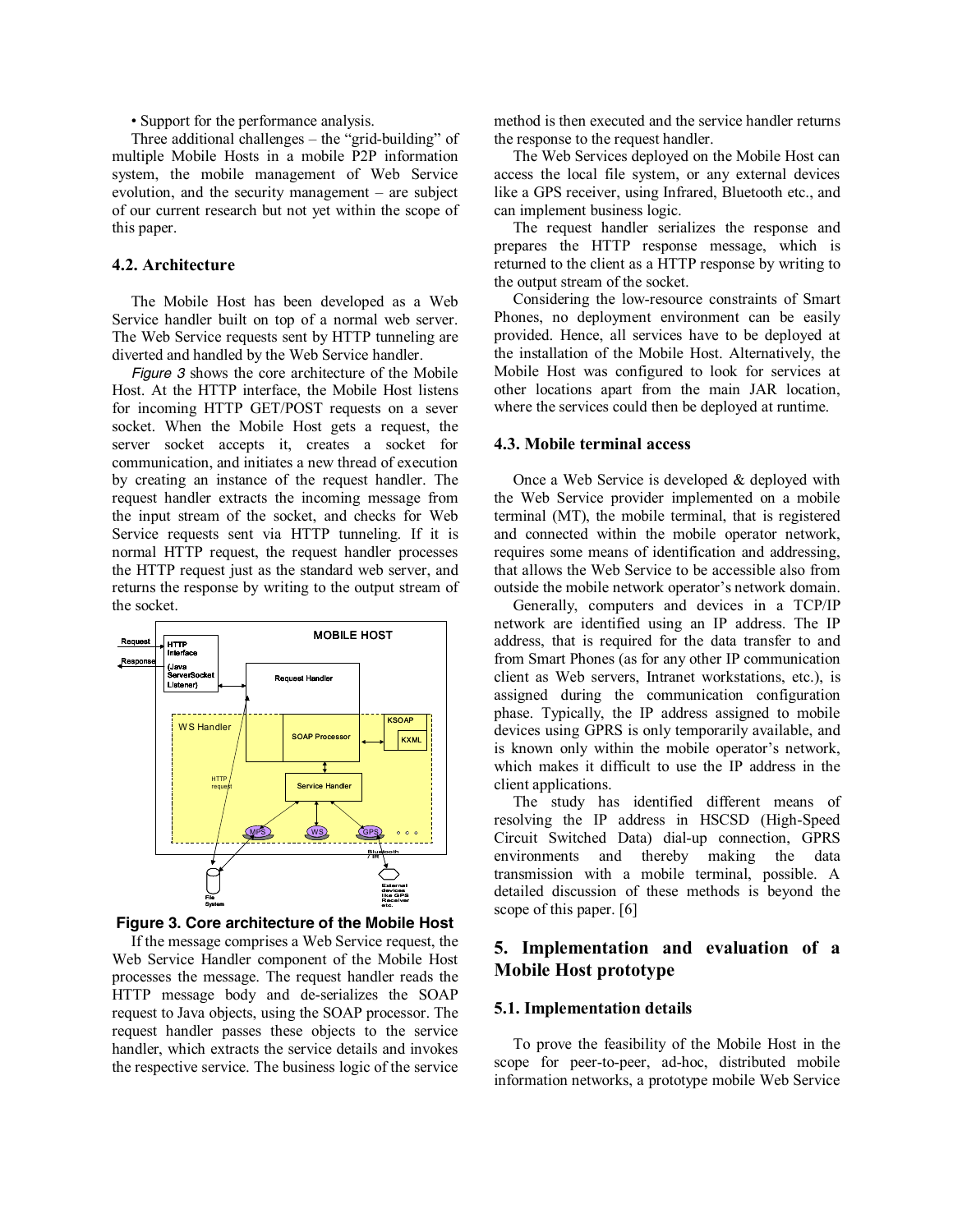provider was developed for the Java enabled Smart Phone, SonyEricssson P800.

The P800 Smart Phone supports two types of Java namely PersonalJava and J2ME CLDC/MIDP 1.0. After the analysis of both the development platforms, PersonalJava was selected for the implementation of the Mobile Host as, PersonalJava is faster in processing and has a richer application environment and can interact more extensively with the P800 phone software than J2ME. [4]

Using PersonalJava may have affected the portability of the Mobile Host on different Smart Phones, but this was not a big constraint, as the main interest was to prove the feasibility of mobile Web Service provider on some given Smart Phone.

Apart from this, the dedicated mobile Web Service provider required means for handling the SOAP requests from the WS clients. As the service provider was targeted at mobile terminals with limited resources, the parser should have a small memory footprint. With this intent, after an extensive search and analysis of different resources in the WWW, the kSOAP [3] toolkit from enhydra.org was chosen.

kSOAP is an open source API for SOAP parsing. It is based on kXML. kSOAP provides a SOAP parser with special type mapping and marshalling mechanisms. Both kSOAP and kXML are thin, easy to use, and well documented, and hence can be used for resource-constrained devices like mobile phones. Most recently kSOAP is redesigned to kSOAP 2 and the Mobile Host was upgraded to this new version, without much effort.

Alternative SOAP implementations like gSOAP, eSOAP were not considered for the implementation as they were developed in  $C^{++}$  and their compatibility with Symbian C++, supported by P800 could not be addressed easily.

The Mobile Host was developed as a combination of 5 core classes and 9 basic services, within a small memory foot print. It also has extensive support for performance analysis.

### **5.2. Evaluation**

Once the Mobile Host was developed, it was extensively tested for performance issues like the memory load, server-processing load etc. The evaluation of the system was conducted using services like Mobile photo album service, which allows the Web Service client to browse the pictures taken by the mobile, the Location (GPS) data provisioning service and some more basic services like echo, 'ls' services and etc.

The test setup comprised a Mobile Host developed and deployed on the P800 Smart Phone and a standalone Apache Axis WS client. The client calls for different services (Within the context of this paper, it is assumed that the client knows the exact location (URI) of the service and the service description;) deployed on the Mobile Host and the performance of the Mobile Host was observed, by taking timestamps and memory foot prints, while the Mobile Host was processing the WS request. The tests were conducted both in HSCSD and GPRS environments.

As the test cases for the mobile photo album service, 15 different images were selected with memory sizes ranging from 3KB to 100KB, and the client can browse through these pictures. The location (GPS) data provisioning service uses an external GPS device for providing the GPS [10] data.

The evaluation showed that service delivery as well as service administration can be done with reasonable ergonomic quality by normal mobile phone users. As the most important result, it turns out that the total WS processing time at the Mobile Host is only a small fraction of the total request-response time (<10%) and rest all being transmission delay. *Figure 4* shows the time delays of different activities, for the Location data provisioning service. The results clearly showed that the processing capability of the Mobile Host can be increased by increasing transmission rates and the results are in harmony with the performance analysis of the mobile Web Service clients [11].



**Figure 4. Time delays for the GPS provisioning service** 

In terms of performance, the key question was whether a reasonable number of clients could be supported by the Mobile Host with an overhead that would not prevent the main mobile user from using his or her Smart Phone in the normal fashion (either to supply the services or just for usual local phone functions). The results of this analysis are very encouraging and the Mobile Host was successful in handling 8 concurrent accesses for reasonable service